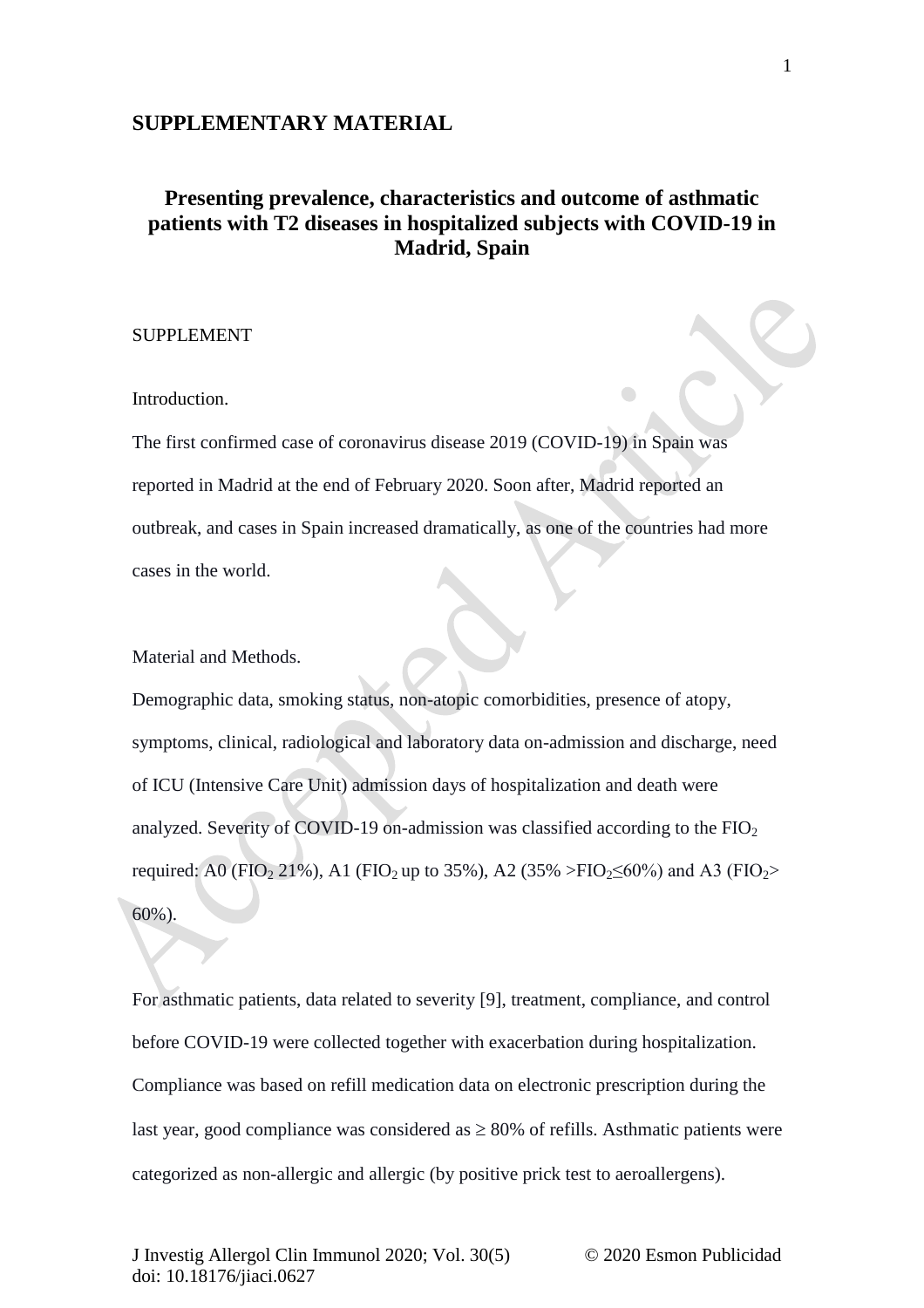Statistical methods.

Categorical variables were described as frequencies and percentages. Continuous variables were summarized as mean  $\pm$  standard deviation (SD). To compare the frequencies, we used two-sided *Fisher's* exact test. Continuous variables from asthmatic and non-asthmatic groups were compared by two-tailed Mann-Whitney test for nonparametric data. Normality was analyzed using the Shapiro-Wilk test and Kolgomorov-Smirnov test as appropriate.  $P < 0.05$  was considered significant. Statistical analyses were performed using GraphPad Prism 8 (GraphPad Software Inc, San Diego, CA, USA).

Treatment Protocol for every COVID-19 hospitalized patient.

All patients received treatment with lopinavir 200mg/ritonavir 50mg two pills every 12hrs for 7 days and cyclosporine A initiated based on weight (<60kg: 50mg-0-50mg; between 60-80kg: 100mg-0-50mg; over 80kg: 100mg-0-100mg); the dose was augmented every 48hrs to reach 5mg/kg/day and treatment was maintained during at least 15 days. All patients also received hydroxychloroquine 400mg every 12hrs for 5 days, low molecular weight heparin at prophylactic dose, intravenous methylprednisolone 250mg every day for 3 days and 80mg the next 2 days. During hospitalization, one of the patients with intermittent asthma received LABA/lowmedium dose GCI and the other five patients did not receive any anti-asthmatic treatment. From the five moderate asthma patients, two of them received LABA/ medium dose GCI during hospitalization to treat the asthma exacerbation on admission; the other three didn´t receive LABA/GCI.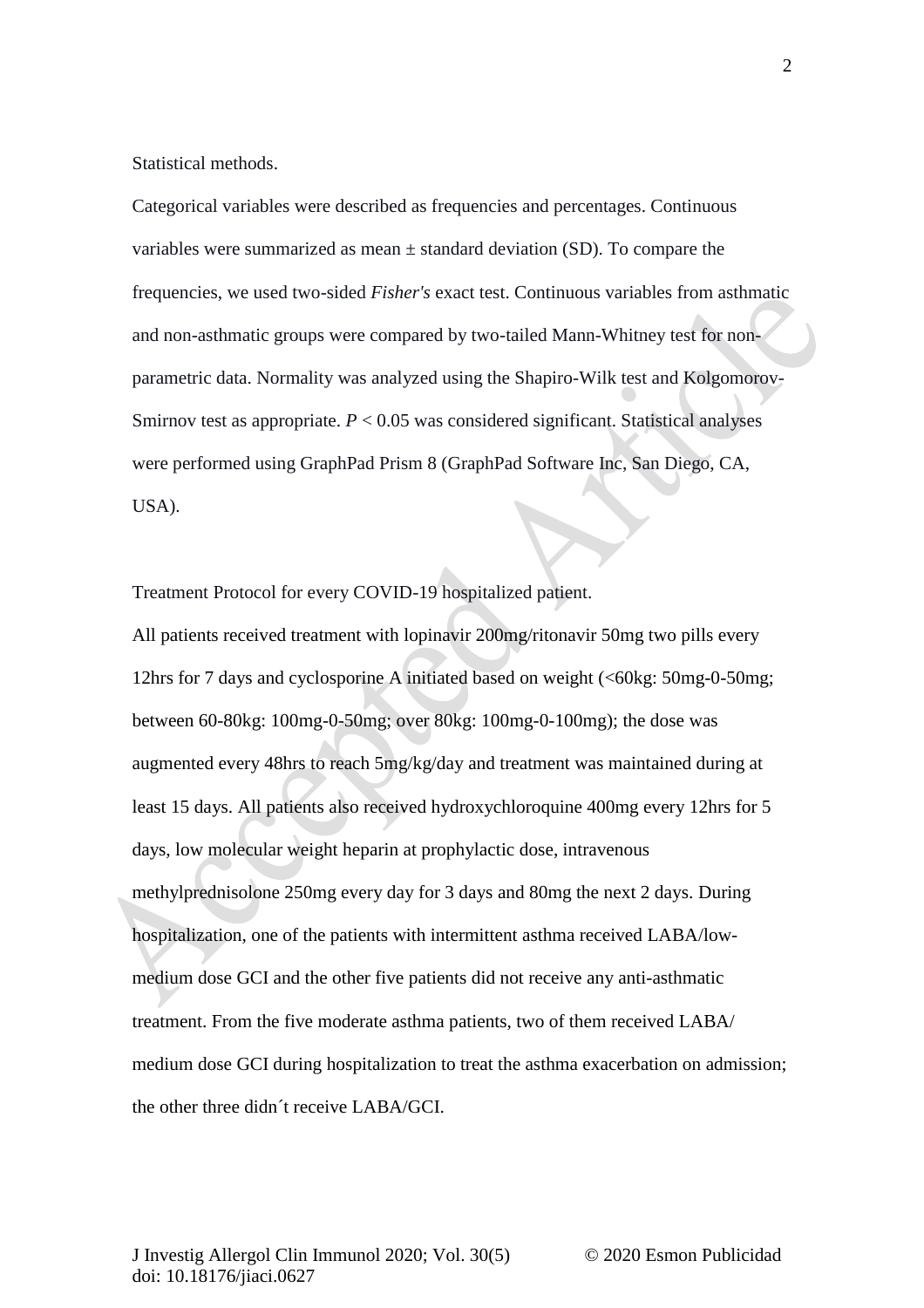|                        | <b>NON-ASTHMA</b>                      | <b>ASTHMA GROUP</b> | $p$ VALUE                                                       |  |  |
|------------------------|----------------------------------------|---------------------|-----------------------------------------------------------------|--|--|
|                        | $GROUP$ $(n=178)$                      | $(n=11)$            |                                                                 |  |  |
| Age-Mean $\pm$ SD      | $68.12 \pm 13.73$                      | $57.73 \pm 14.63$   | n.s.                                                            |  |  |
| <b>Age-Range</b>       | 28-88                                  | 36-85               | n.s.                                                            |  |  |
| Age groups-No (%)      |                                        |                     |                                                                 |  |  |
| $<$ 30 y               | 1(0.56)                                | 0(0.00)             | n.s.                                                            |  |  |
| $30-49y$               | 28 (15.73)                             | 3(27.27)            | n.s.                                                            |  |  |
| $50-69y$               | 84 (47.19)                             | 5(45.45)            | n.s.                                                            |  |  |
| $\geq 70$ y            | 65 (36.52)                             | 3(27.27)            | n.s.                                                            |  |  |
| Sex-No $(\% )$         |                                        |                     |                                                                 |  |  |
| Female                 | 72 (40.45)                             | 8 (72.73)           | $p = 0,0559$<br>$RR = 0.2752$                                   |  |  |
| Male                   | 106(59.55)                             | 3(27.27)            | CI 95%=0.07535-<br>1.005                                        |  |  |
|                        | <b>BMI</b> (body mass index)           |                     |                                                                 |  |  |
| $BMI-Mean \pm SD$      | $28.23 \pm 5.20$                       | $29.94 \pm 4.62$    | n.s.                                                            |  |  |
|                        | BMI-groups-No (%)                      |                     |                                                                 |  |  |
| Unknown                | 72 (40.45)                             | 3(27.27)            | n.s                                                             |  |  |
| Underweight $(< 18.5)$ | 0(0.00)                                | 0(0.00)             | n.s                                                             |  |  |
| Normal (18.5-24.99)    | 31 (17.42)                             | 2(18.18)            | n.s                                                             |  |  |
| Overweight $(25-29.9)$ | 42 (23.60)                             | 2(18.18)            | n.s                                                             |  |  |
| Obese (BMI $\geq$ 30)  | 33 (18.54)                             | 4(36.36)            | n.s.                                                            |  |  |
|                        | Smoking status-No (%)                  |                     |                                                                 |  |  |
| Current smokers        | 18 (10.11)                             | 1(9.10)             | n.s.                                                            |  |  |
| Ex-smokers             | 35(19.66)                              | 4(36.36)            | n.s.                                                            |  |  |
| Never smokers          | 125(70.22)                             | 6(54.55)            | n.s.                                                            |  |  |
|                        | Non T2-comorbidities-No (%)            |                     |                                                                 |  |  |
| Hypertension           | 84 (47.19)                             | 3(27.27)            | n.s.                                                            |  |  |
| Diabetes mellitus      | 29 (16.29)                             | 3(27.27)            | n.s.                                                            |  |  |
| Hyperlipidemia         | 63 (35.39)                             | 2(18.18)            | n.s.                                                            |  |  |
| Heart disease          | 20 (11.24)                             | 0(0.00)             | n.s.                                                            |  |  |
| Chronic renal disease  | 11(6.18)                               | 0(0.00)             | n.s.                                                            |  |  |
| Active cancer          | 16 (8.99)                              | 0(0.00)             | n.s.                                                            |  |  |
| Surgery experience     | 77 (43.26)                             | 5(45.45)            | n.s.                                                            |  |  |
| <b>COPD</b>            | 5(2.81)                                | 0(0.00)             | n.s.                                                            |  |  |
|                        | T2-comorbidities- No (%)               |                     |                                                                 |  |  |
|                        |                                        |                     | $p = 0,0004;$                                                   |  |  |
| Allergic rhinitis      | 9(5.06)                                | 5(45.45)            | $RR = 10.417;$<br>$CI 95\% = 3.627$ -<br>29.912                 |  |  |
| Food allergy           | 3(1.68)                                | 1(9.10)             | n.s.                                                            |  |  |
| Drug hypersensitivity  | 25 (14.04)                             | 1(9.10)             | n.s.                                                            |  |  |
| Nasal polyps           | 1(0.56)                                | $\theta$            | n.s.                                                            |  |  |
| Atopic Dermatitis      | 1(0.56)                                | 0(0.00)             | n.s.                                                            |  |  |
| Chronic urticaria      | 2(1.12)                                | 0(0.00)             | n.s.                                                            |  |  |
|                        | Sensitization to aeroallergens- No (%) |                     |                                                                 |  |  |
| Pollens                | 7(3.93)                                | 6(54.54)            | p < 0,0001<br>$RR = 16.246$<br>$CI 95\% = 5.714$ -<br>46.188    |  |  |
| Epithelia              | 0(0.00)                                | 2(18.18)            | $p = 0.0031$<br>$RR = 20.778$<br>$CI 95\% = 10.983$ -<br>39.309 |  |  |

Table S1. Epidemiological, demographic and clinical characteristics of hospitalized patients with COVID-19.